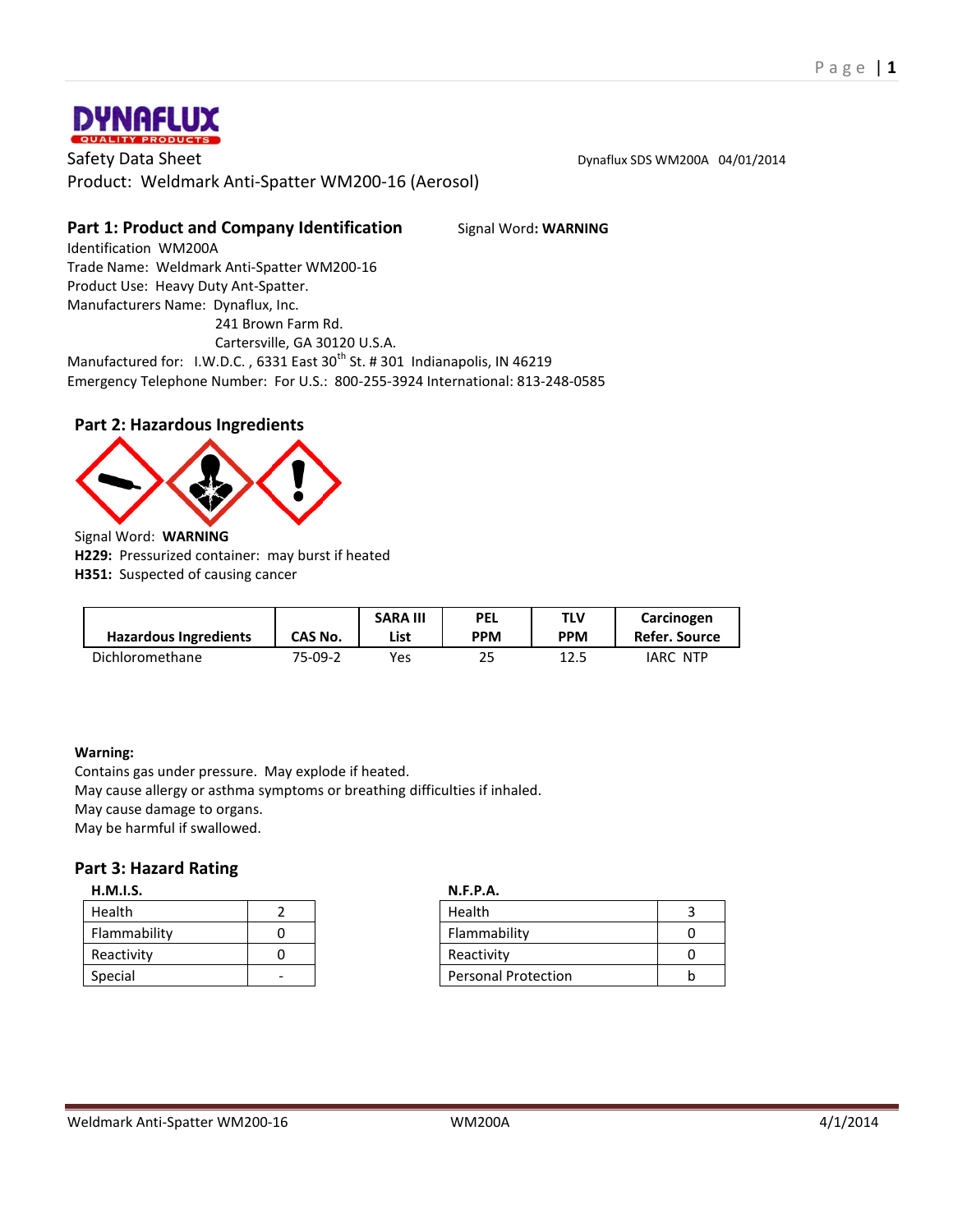### **Part 4: First Aid Measures**

Eye Contact: Flush with water for 15 minutes. If irritation persists call a physician. **GHS: Category 2A** Skin Contact: Flush with water. Wash with soap and water. Apply a lotion. **GHS: Category 2** Inhalation: Move to fresh air. Ingestion: Do not induce vomiting. Give several large glasses of water. Seek medical attention. **GHS: Category 4 Reproductive Toxicity: GHS Category 2 Carcinogenicity: GHS Category 2**

#### **Part 5: Fire Fighting Measures**

Flashpoint: Nonflammable Flame Projection Test U.E.L.: None Established L.E.L. : None Established Auto Ignition Temperature: 662°C. Combustion Products: Carbon dioxide, carbon monoxide, hydrogen chloride and small amounts of phosgene. Extinguishing Media: Foam, CO2, Dry chemical Unusual Fire and Explosion Hazard: use a self contained breathing apparatus. Use water fog to cool containers to prevent rupturing.

#### **Part 6: Accidental Release Measures**

Small Spill: Soak up with absorbent material, i.e. kitty litter, clay or dirt. Sweep up and place in a labeled closed container. Large Spill: Keep unauthorized people from the area. Use self contained breathing apparatus. Dike area and pump contents to a labeled, closed container. Absorb residue and sweep up. Place in a closed, labeled container.

#### **Part 7: Handling and Storage**

Leave in the shipping containers. Store in a cool dry place. Do not expose aerosols to temperatures above 120° F or the container may rupture.

#### **Part 8: Exposure Control / Personal Protection**

If vapor exceeds TLV use a approved respirator. Use mechanical ventilation in confined spaces. Wear safety glasses and protective gloves.

### **Part 9: Physical and Chemical Properties**

Boiling Point: 39.8°C Vapor Pressure : 47.33 KPa Vapor Density: 2.93 Octanol / Water Partition Coefficient.: 1.25 Appearance and Odor: Clear to amber liquid with solvent odor. Specific Gravity: 1.37 Evaporation Rate (BuAc=1): NA Water Reactive: No VOC: 3% by weight

### **Part 10: Stability and Reactivity**

Stability- Product is stable Hazardous Polymerization- will not occur. Conditions to Avoid- Ignition sources, open flames, amines and strong bases.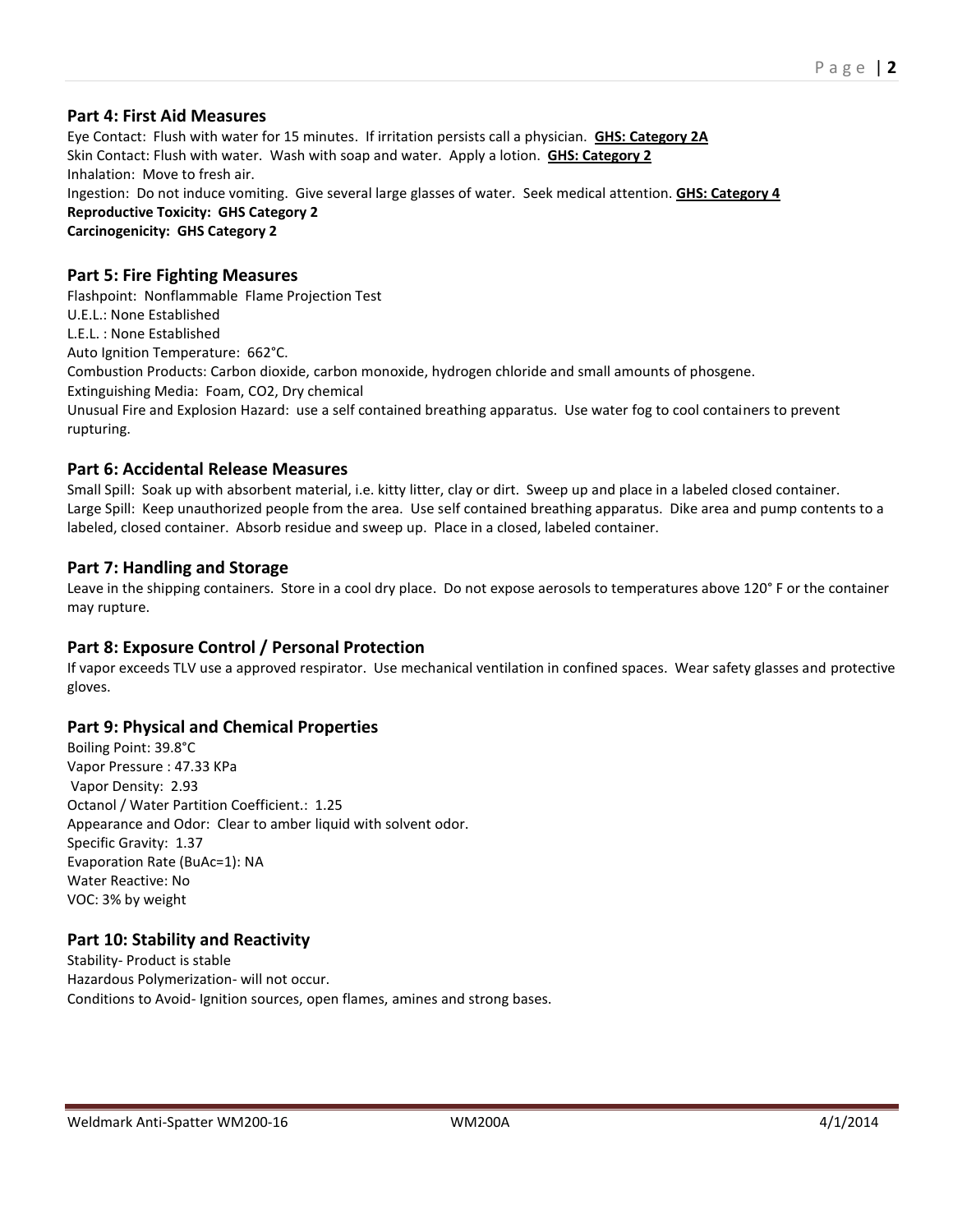## **Part 11: Toxicological Information**

Ingestion: Rat LD50 1500-2500mg/kg Inhalation: Rat LC50 10,000 ppm Carcinogenicity Classification: N.T.P. Anticipated Carcinogen. IARC: Possible carcinogen; 2B Reproductive Toxicity: animal studies- None Genetic Toxicity-negative results from animal studies.

## **Part 12: Ecological Information**

Potential for mobility in soil is high. Octanol/Water partition coefficient: 1.25 Organic carbon/water partition coefficient: 24 Atomospheric half life: 79-110 days Biodegradation 5-26% 28 days LC50 bluegil:l 224 mg/l Aquatic Toxicity EC50 water flea. Immobilization: 480 mg/l

## **Part 13: Disposal Consideration**

Do not dump into any sewers, on the ground or into any body of water. Send to a permitted recycler.

# **Part 14: Transportation Information**

**DOT HM-181 Shipping Information** D.O.T. Shipping Name – Consumer Commodity Hazard Class or Division: ORM-D UN Number: 1950 Packing Group: None Label(s) Required: None

#### **TDG Shipping Information**

TDG Shipping Name: Aerosols, Nonflammable Hazard Class: 2.2 Sub classification : 6.1 UN Number: 1950 Packing Group: None Label(s) Required: Non-flammable Gas

# **Part 15: Regulatory Information**

Section 311 and 312 Immediate Health Hazard – Yes Delayed Heath Hazard- Yes Fire Hazard – No Reactive Hazard – No Section 313- Dichloromethane TSCA – The product on this MSDS, or all of its components, is listed under TSCA. CEPA-(DSL) Listed